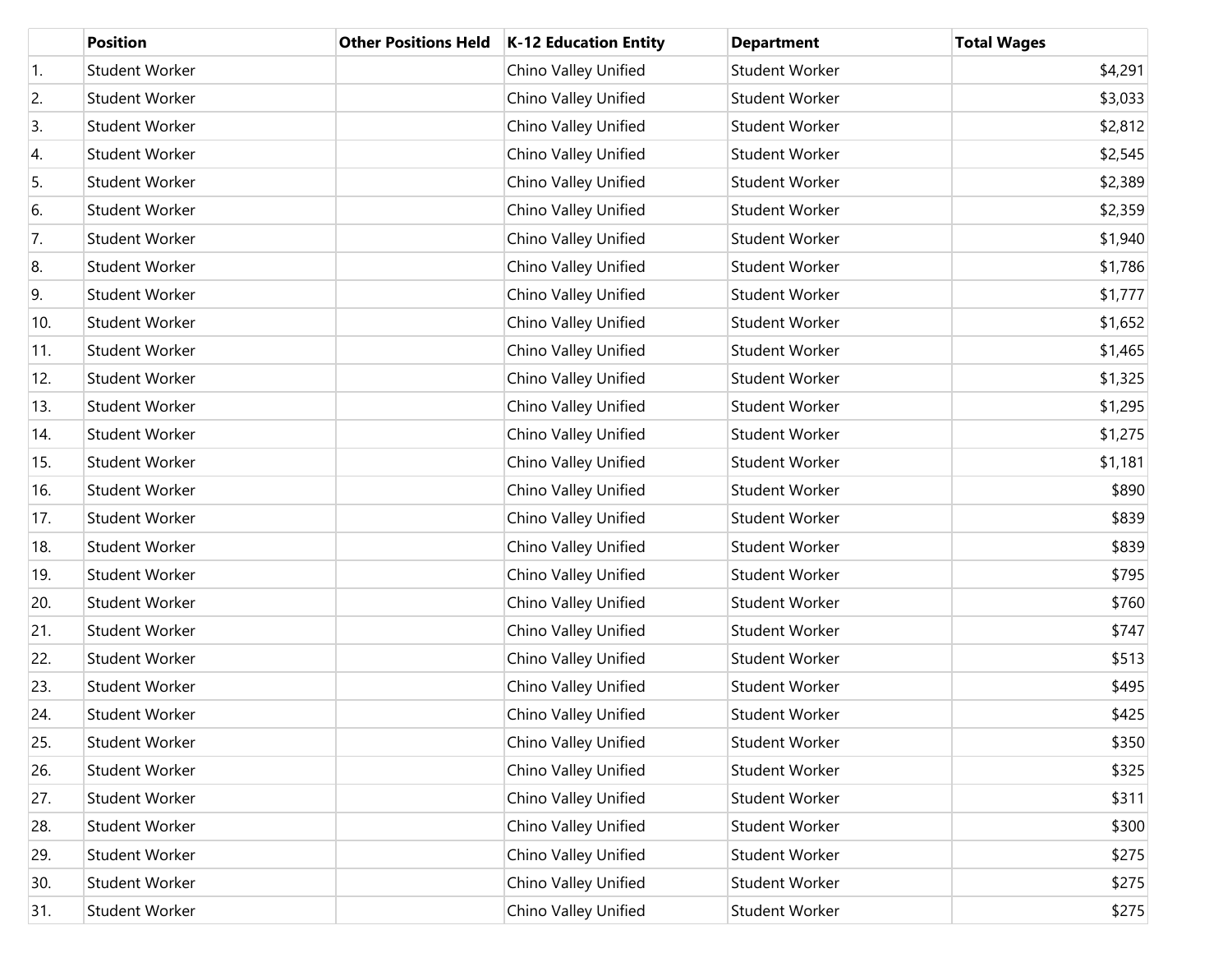| 32. | <b>Student Worker</b> | Chino Valley Unified | <b>Student Worker</b> | \$275 |
|-----|-----------------------|----------------------|-----------------------|-------|
| 33. | Student Worker        | Chino Valley Unified | Student Worker        | \$250 |
| 34. | <b>Student Worker</b> | Chino Valley Unified | Student Worker        | \$225 |
| 35. | Student Worker        | Chino Valley Unified | Student Worker        | \$225 |
| 36. | <b>Student Worker</b> | Chino Valley Unified | Student Worker        | \$225 |
| 37. | Student Worker        | Chino Valley Unified | Student Worker        | \$225 |
| 38. | Student Worker        | Chino Valley Unified | Student Worker        | \$200 |
| 39. | <b>Student Worker</b> | Chino Valley Unified | Student Worker        | \$175 |
| 40. | <b>Student Worker</b> | Chino Valley Unified | Student Worker        | \$175 |
| 41. | <b>Student Worker</b> | Chino Valley Unified | Student Worker        | \$150 |
| 42. | <b>Student Worker</b> | Chino Valley Unified | Student Worker        | \$150 |
| 43. | <b>Student Worker</b> | Chino Valley Unified | Student Worker        | \$150 |
| 44. | <b>Student Worker</b> | Chino Valley Unified | Student Worker        | \$150 |
| 45. | Student Worker        | Chino Valley Unified | Student Worker        | \$125 |
| 46. | <b>Student Worker</b> | Chino Valley Unified | Student Worker        | \$125 |
| 47. | <b>Student Worker</b> | Chino Valley Unified | Student Worker        | \$100 |
| 48. | <b>Student Worker</b> | Chino Valley Unified | Student Worker        | \$100 |
| 49. | <b>Student Worker</b> | Chino Valley Unified | Student Worker        | \$100 |
| 50. | Student Worker        | Chino Valley Unified | Student Worker        | \$100 |
| 51. | Student Worker        | Chino Valley Unified | Student Worker        | \$100 |
| 52. | <b>Student Worker</b> | Chino Valley Unified | Student Worker        | \$100 |
| 53. | Student Worker        | Chino Valley Unified | <b>Student Worker</b> | \$100 |
| 54. | Student Worker        | Chino Valley Unified | Student Worker        | \$100 |
| 55. | Student Worker        | Chino Valley Unified | <b>Student Worker</b> | \$75  |
| 56. | Student Worker        | Chino Valley Unified | Student Worker        | \$75  |
| 57. | Student Worker        | Chino Valley Unified | Student Worker        | \$75  |
| 58. | Student Worker        | Chino Valley Unified | Student Worker        | \$75  |
| 59. | Student Worker        | Chino Valley Unified | Student Worker        | \$50  |
| 60. | Student Worker        | Chino Valley Unified | Student Worker        | \$50  |
| 61. | Student Worker        | Chino Valley Unified | Student Worker        | \$50  |
| 62. | Student Worker        | Chino Valley Unified | Student Worker        | \$50  |
| 63. | Student Worker        | Chino Valley Unified | Student Worker        | \$50  |